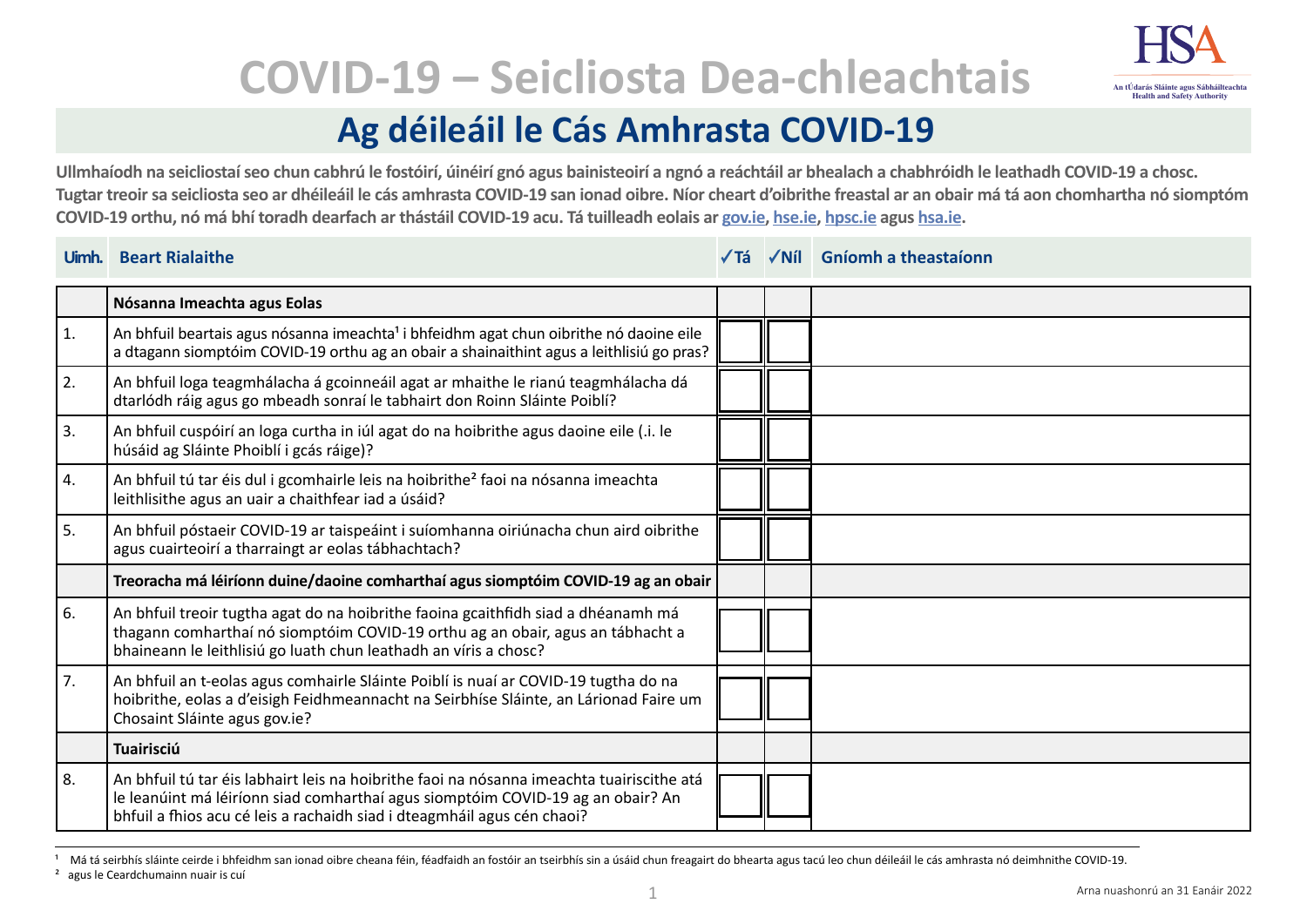### **COVID-19 – Seicliosta Dea-chleachtais Ag déileáil le Cás Amhrasta COVID-19**

|     | Cásbhainisteoir/teagmhálaí ainmnithe agus foireann bainistíochta freagartha COVID-19                                                                                                                                                                                                                                                                                                             |  |  |
|-----|--------------------------------------------------------------------------------------------------------------------------------------------------------------------------------------------------------------------------------------------------------------------------------------------------------------------------------------------------------------------------------------------------|--|--|
| 9.  | An bhfuil cásbhainisteoir/teagmhálaí ainmnithe ceaptha agat chun déileáil le cás<br>amhrasta COVID-19 san ionad oibre?                                                                                                                                                                                                                                                                           |  |  |
| 10. | An bhfuil an fhoireann/na foirne atá freagrach as déileáil le cás(anna) amhrasta<br>COVID-19 san ionad oibre sainaitheanta agat, agus an bhfuil oiliúint ar an bhfoireann<br>sin faoi na gníomhartha atá le déanamh acu?                                                                                                                                                                         |  |  |
|     | Limistéar leithlisithe                                                                                                                                                                                                                                                                                                                                                                           |  |  |
| 11. | An bhfuil áit sainaitheanta agat, roimh ré, is féidir a úsáid mar limistéar leithlisithe,<br>ceann ar féidir an doras a dhúnadh air, sa chás go mbíonn cás amhrasta COVID-19<br>san jonad oibre? Tabhair faoi deara: Mura bhfuil limistéar leithlisithe ar a bhfuil doras<br>dúnta ar fáil, caithfidh tú limistéar amach ó na hoibrithe eile a chur ar fáil.                                     |  |  |
| 12. | An bhfuil an limistéar leithlisithe agus an bealach chuige inrochtana do chách, daoine<br>atá faoi mhíchumas ina measc?                                                                                                                                                                                                                                                                          |  |  |
| 13. | Má bhíonn comharthaí agus siomptóim COVID-19 ar níos mó ná duine amháin, an<br>bhfuil limistéir leithlisithe bhreise ar fáil, nó an bhfuil plean teagmhasach agat chun<br>déileáil lena leithéid?                                                                                                                                                                                                |  |  |
| 14. | An bhfuil siad seo a leanas ar fáil sa limistéar/sna limistéir leithlisithe?<br>· Aeráil, m.sh. trí fhuinneog a oscailt<br>· Ciarsúir pháipéir, díghalrán lámh, díghalrán agus/nó ceirtíní<br>· PPE, lámhainní, maisc leighis/maisc análaitheora, málaí/boscaí bruscair                                                                                                                          |  |  |
|     | Duine ar a bhfuil siomptóim COVID-19 a leithlisiú                                                                                                                                                                                                                                                                                                                                                |  |  |
| 15. | An bhfuil nósanna imeachta i bhfeidhm don chásbhainisteoir/teagmhálaí ainmnithe<br>nó do dhuine ón bhfoireann freagartha a rachaidh chuig an limistéar leithlisithe leis an<br>té ar a bhfuil na siomptóim, feadh an bhealaigh leithlisithe, ach a chloífidh i gcónaí le<br>scaradh fisiciúil 2 mhéadar ar a laghad agus a chinnteoidh go bhfuil gach duine eile 2<br>mhéadar ar a laghad uathu? |  |  |
| 16. | An bhfuil an nós imeachta sin ar eolas ag an gcásbhainisteoir/teagmhálaí ainmnithe<br>agus an fhoireann freagartha?                                                                                                                                                                                                                                                                              |  |  |
| 17. | An bhfuil sé curtha in iúl do dhaoine fanacht 2 mhéadar ar a laghad ón té ar a bhfuil<br>na siomptóim i gcónaí?                                                                                                                                                                                                                                                                                  |  |  |

#### **Uimh. Beart Rialaithe Tá Níl Gníomh a theastaíonn**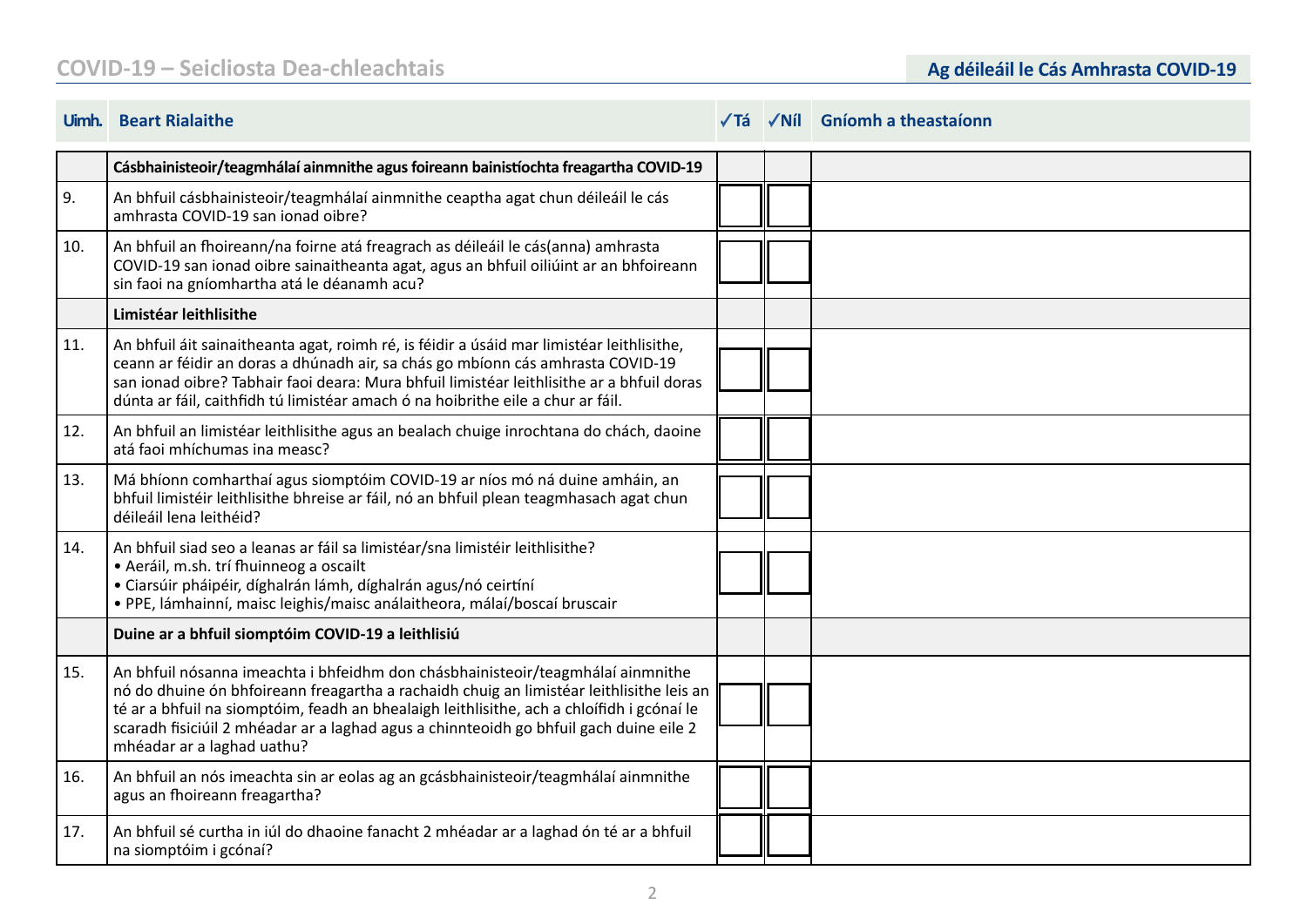### **COVID-19 – Seicliosta Dea-chleachtais**

|     | Uimh. Beart Rialaithe                                                                                                                                                                                                                             | √Tá | $\sqrt{N}$ il Gníomh a theastaíonn |
|-----|---------------------------------------------------------------------------------------------------------------------------------------------------------------------------------------------------------------------------------------------------|-----|------------------------------------|
| 18. | An bhfuil masc indiúscartha ar fáil don té ar a bhfuil na siomptóim, masc a bheidh<br>le caitheamh sa limistéar comhroinnte le daoine eile, agus nuair atá siad ag fágáil an<br>fhoirgnimh?                                                       |     |                                    |
|     | Ag eagrú bealach fágála ón ionad oibre don duine/Straitéis Fágála                                                                                                                                                                                 |     |                                    |
| 19. | An bhfuil sé cinntithe, trí cheist a chur orthu, an airíonn an té ar a bhfuil na siomptóim<br>maith go leor le taisteal abhaile?                                                                                                                  |     |                                    |
| 20. | Má mheasann an té ar a bhfuil na siomptóim go bhféadfaidís taisteal abhaile, an bhfuil<br>tú tar éis a rá leo sin a dhéanamh, leanúint leis an bhféin-leithlisiú, tástáil a dhéanamh<br>agus cloí leis an gcomhairle sláinte poiblí?              |     |                                    |
| 21. | Má airíonn an té ar a bhfuil na siomptóim nach féidir leo dul abhaile, an bhfuil an<br>cásbhainisteoir/an teagmhálaí ainmnithe/an fhoireann freagartha tar éis ligean dóibh<br>fanacht ag leithlisiú, agus cabhrú leo tástáil a eagrú?            |     |                                    |
| 22. | An bhfuil sé curtha in iúl don té ar a bhfuil na siomptóim gan lámh a leagan ar dhaoine<br>eile, dromchlaí agus rudaí?                                                                                                                            |     |                                    |
| 23  | An bhfuil sé curtha in iúl don té ar a bhfuil na siomptóim a mbéal agus a srón a chlú-<br>dach leis na ciarsúir indiúscartha nuair a dhéanann siad casacht nó sraoth agus an<br>ciarsúr a chur sa bhosca/mhála bruscair a cuireadh ar fáil dóibh? |     |                                    |
| 24. | An bhfuil bealach abhaile nó chuig ospidéal le haghaidh measúnú leighis socraithe má<br>theastaíonn sé sin?                                                                                                                                       |     |                                    |
| 25. | An bhfuil sé curtha in iúl don té ar a bhfuil na siomptóim gan dul chuig ionad sláinte<br>dochtúra ná chuig aon chógaslann ná ospidéal seachas má ordaíonn oibrí leighis é sin?                                                                   |     |                                    |
| 26. | An bhfuil sé curtha in iúl don té ar a bhfuil na siomptóim gan dul ar iompar poiblí?                                                                                                                                                              |     |                                    |
| 27. | An bhfuil sé curtha in iúl don té ar a bhfuil na siomptóim an masc aghaidhe a fhágáil<br>orthu go mbeidh siad sa mbaile?                                                                                                                          |     |                                    |
|     | <b>Gníomh leantach</b>                                                                                                                                                                                                                            |     |                                    |
| 28. | An bhfuil aon mheasúnú déantar ar an eachtra chun aon ghníomhartha leantacha a<br>theastaíonn a shainaithint?                                                                                                                                     |     |                                    |